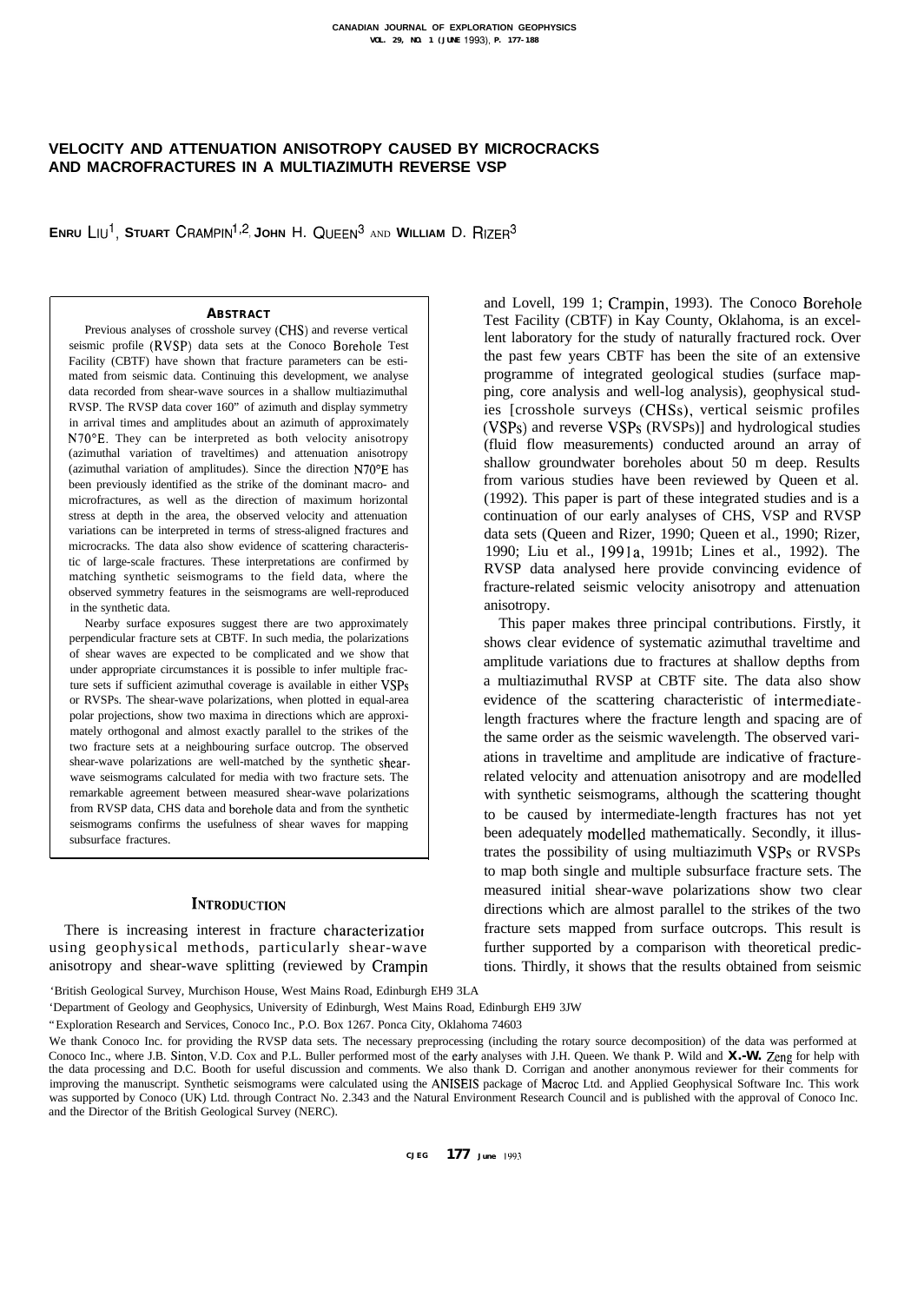data can be well-correlated with geological and hydrological data and confirms the importance of shear-wave analysis for fracture characterization.

### **DATA ACQUISITION AND PREPROCESSING**

Data sets from shallow (50 m) multiazimuthal RVSPs recorded at CBTF have been analysed previously in an attempt to estimate the fracture parameters by Liu et al. (199 la), which will be referred to as Paper 1. The site geology is well-documented by Queen and Rizer (1990) and Rizer (1990). The target formation for these studies is a 13 m-thick section of fractured Barneston Limestone (known locally as Fort Riley Limestone) at depths between approximately 16 and 29 m, sandwiched between impermeable shales (Queen and Rizer, 1990; Rizer, 1990). Geological and geophysical studies indicate the presence of nearly orthogonal subvertical fractures in the target formation consisting of a dominant N70"E fracture set interconnected by a secondary N20"W set visible on nearby outcrops in Figure la. This fracture pattern can be traced on outcrops in the Fort Riley Limestone Formation from about 5 km away to within a few hundred metres of the CBTF site. Figure lb shows the layercake velocity depth structure.

The RVSP surveys were carried out at borehole GW-3 with sources located at depths between 1.5 and 38.4 m with 0.6 m spacing. Figure lc and Table 1 show the sourcereceiver geometry. The recording was performed in two phases: two orthogonal lines of increasing offset (surface geophones Gl to G4 and G5 to G8) and an equally spaced 160" arc with offset of 7.6 m (geophones G9 to G16). Only data recorded on geophones on the arc around GW-3 (G2 and G9 to G 16) are analysed here.

| Table 1. Azimuths and offsets of geophone positions for RVSPs in |
|------------------------------------------------------------------|
| well GW-3, with source every 0.6 m from 1.5 m to 38 m depth.     |

| Geophone<br>Number | Geophone<br>Azimuth<br>$(N^{\circ}E)$       | Geophone<br>Offset<br>(m) |
|--------------------|---------------------------------------------|---------------------------|
|                    | 160.5                                       | 4.51                      |
| $2^*$              | 160.5                                       | 7.62                      |
| 3                  | 160.5                                       | 10.72                     |
| 4                  | 160.5                                       | 13.78                     |
| 5                  | 65.5                                        | 4.51                      |
| 6                  | 65.5                                        | 7.62                      |
| $\overline{7}$     | 65.5                                        | 10.51                     |
| 8                  | 65.5                                        | 13.51                     |
| $9*$               | 141.5                                       | 7.62                      |
| $10^*$             | 123.5                                       | 7.62                      |
| $11*$              | 105.5                                       | 7.62                      |
| 12'                | 87.5                                        | 7.62                      |
| 13"                | 51.5                                        | 7.62                      |
| $14*$              | 33.5                                        | 7.62                      |
| 15"                | 15.5                                        | 7.62                      |
| $16*$              | $-2.5$                                      | 7.62                      |
|                    | *geophone position on arc around well GW-3. |                           |

The Conoco borehole source is a rotating eccentric mass radiating horizontally polarized shear waves; a detailed description is given by Hardage (1992). The mass is rotated in clockwise and anticlockwise directions and the data are demultiplexed and sweep correlated before decomposition into linear equivalents of radial and transverse components (in-line and cross-line, respectively). The orientation of each correlation vector sweep is obtained from a compass attached to the source. The three-component traces are oriented as vertical  $(Z)$ , radial  $(X)$  and transverse  $(Y)$  components. The current source has a frequency band of approximately 50 to 300 Hz and is recorded at a sampling rate of 1000 samples/s. A band-pass filter between 50 to 220 Hz removes noise outside the band of interest. The full-wave synthetic modelling in Paper 1 suggests that this source yields impulsive **SH-** and SV-wave signals for nearly vertical raypaths that can be modelled synthetically using horizontal forces. In this paper, we sought to analyse the shear-wave behaviour in data that were as close to being unprocessed as possible and no other processing apart from that described above was applied to the data.

#### **DATA ANALYSIS AND EVIDENCE OF FRACTURES**

Figure 2 shows examples of recorded RVSP data displayed in common-source gathers for the arc of ten surface geophones from source locations at the top (17.4 m), middle (23.5 m) and bottom (29.6 m) of the 13 m-thick Fort Riley Limestone layer. [The radial component of geophone G2 (azimuth  $N160.5^{\circ}E$ ) did not function.] The horizontal seismograms are displayed in four-component format, where rows are source and columns are geophone components for in-line  $(X)$  and cross-line  $(Y)$  orientations. All figures show true relative amplitudes unless specified otherwise, so that amplitudes between traces and between components may be directly compared. These figures display systematic amplitude and traveltime variations with azimuth, which are present on almost all common-source gathers for all source depths, except for 1) the two shallowest depths (1.5 and 2.1 m) which show relatively large scatter attributable to surface waves in the low-velocity near-surface layers and 2) those below the Fort Riley Limestone Formation. Both XX and YY components (X source recorded by X receiver and Y source recorded by Y receiver, respectively) show similar variations, and at some azimuths there is evidence of pronounced scattering in the coda following both  $P$ - and shear waves.

The seismograms show particularly strong scattering when the source is located below about 30 m, that is, below the large velocity contrast at the base of the Fort Riley Limestone layer. There is little evidence of systematic variation in velocity or amplitude at these depths. It is suggested that this scattering is the result of reverberations in the lowvelocity layer below the limestone.

# **Fracture detection based on variations of traveltime and amplitude**

The variation of shear-wave arrival times in Figure 2 shows approximate symmetry about the centre of displays. Figure 3a is a plot of these visually picked traveltimes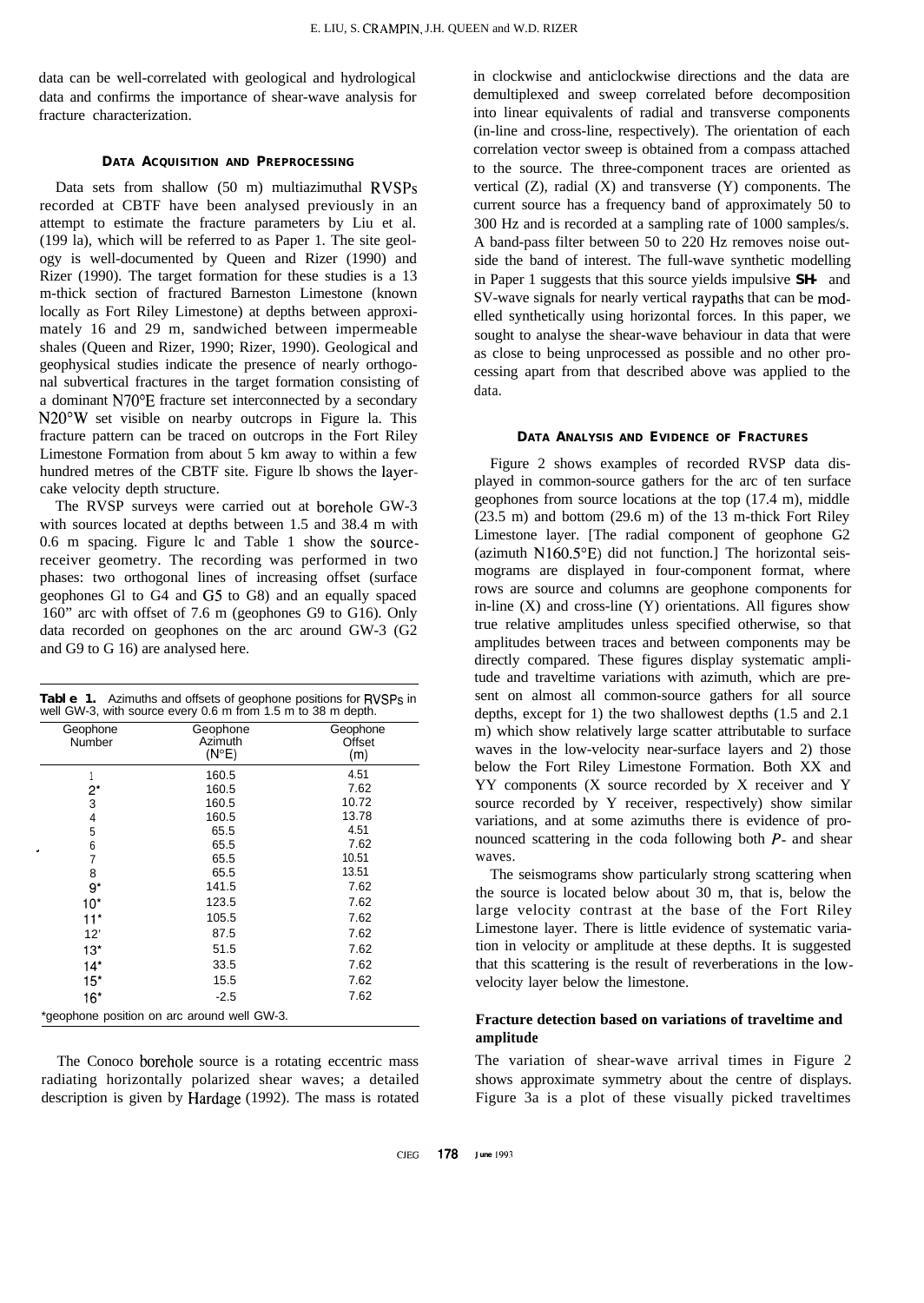

Fig. 1. (a) Map of surface fracture patterns at a nearby outcrop of Fort Riley Limestone and rose diagram of fracture orientations (after Queen and Rizer, 1990). **(b)** Shallow mean *P-* and S-wave velocity structure at Conoco Borehole Test Facility. (c) Recording geometry for RVSP experiments with rotary source in the well GW-3. The recording was in two phases, radial lines, geophones G1 to G4 and G5 to G18, and an azimuthal arc at offset of 7.6 m, G9 to G16.

23.5 m (Figure 2b). There is approximate symmetry about N90"E marked with a large arrowhead. This is in reasonable agreement (within 20") with the strike of the aligned cracks N70"E suggested in Paper 1 and with the regional stressdirection in Queen and Rizer (1990), and the symmetry in traveltimes can be attributed to fracture-related seismic<br>velocity anisotropy Similar symmetries can be seen in that the interpretation in terms of dominant fracture orientavelocity anisotropy. Similar symmetries can be seen in that the interpretation in terms of all common-source gathers as noted above tions is approximately correct. almost all common-source gathers as noted above.

Azimuthal variations begin to appear for source depths below about 3 m. Since the thickness of the uppermost layer is about 8 m and has a very low shear-wave velocity of about 200 m/s, the azimuthal variations suggest that this surface layer has pronounced anisotropy. This will be discussed in more detail in the next section.

There is also symmetry in the amplitudes of the shear- -.. wave signals. Figure 3b shows the variation of amplitude with azimuth of offset for the seismograms in Figure 2b. The measurements are the amplitudes of the first cycle of shear waves normalised by the maximum amplitude. This is subjective, particularly when there is a low signal-to-noise ratio, but it does indicate the symmetry. The arrowhead indicates a low-amplitude symmetry direction of about N90"E. As with the traveltime variation in Figure 2, the amplitude of the shear waves is symmetric in a direction of about N90"E. This variation again suggests fracture-related attenuation anisotropy.

Both traveltimes and amplitudes show a symmetry about a direction N70°E to N90°E very close to the dominant fracture orientation of Figure 1 and the fracture orientation estimated from shear-wave polarization in Paper 1. As a check

against azimuth at fixed offset for the source at a depth of to the interpretation of these azimuthal variations in terms of fractures striking N70°E, which was obtained in Paper 1, the four-component seismograms have been rotated into the presumed fracture orientation of N70°E. Figure 4 shows the rotated seismograms of Figure 2b, where the off-diagonal energy has been reduced, so that it is difficult to distinguish

#### **Fracture detection based on waveform character**

Another feature of the gathers is the character of the waveforms. This can be seen most clearly when each trace (in Figure 2a) is individually normalised (Figure 5). The waveforms with large shear-wave amplitudes in Figure 2 are relatively simple with low-amplitude coda. In contrast, where the amplitudes of the main shear-wave arrival are small in Figure 2 (for example, close to the direction of the dominant fractures), the coda of both P-waves and shear-wave arrivals in Figure 5 is more pronounced, particularly on the radial source and geophone components (the other gathers show similar phenomena). In these directions the seismic energy is scattered uniformly throughout the coda rather than being concentrated near the main shear-wave arrival as with other offset azimuths. This is the reason for the low amplitudes across the centre of the plots in Figure 2, where obvious shear-wave arrivals are sometimes absent

We suggest that this difference in character of the waveform results from interactions with the large-scale fractures known to exist at the study area in the target formation of Fort Riley Limestone (Paper 1; Queen and Rizer, 1990).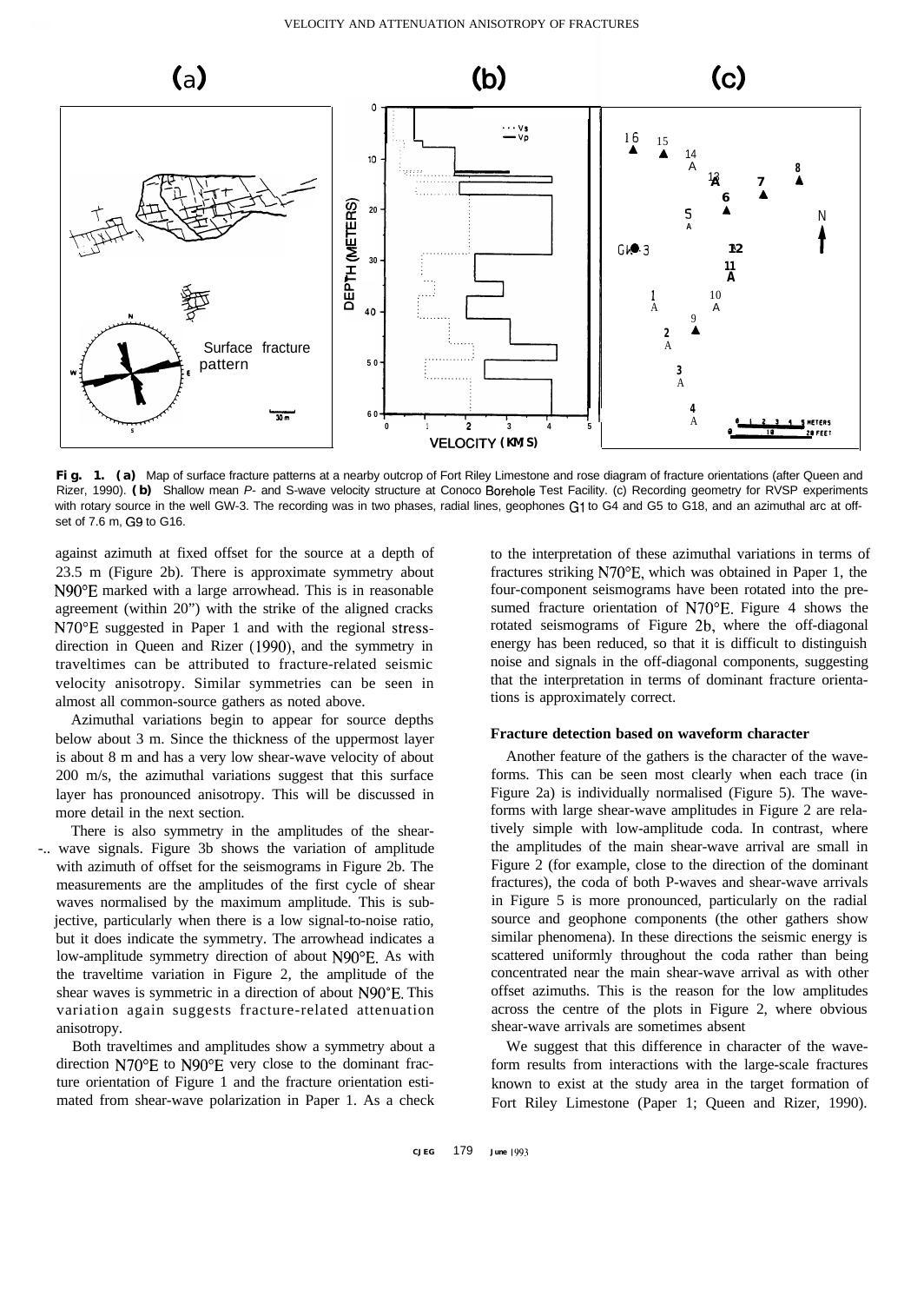a

 $50$ 



**TIME IN** ms

**Fig. 2.** Examples of RVSP data for common-source gathers displayed in four-component format for ten azimuths for source depths of: **(a) 17.4** m; **(b) 23.5** m; and (c) 29.6 m. Rows represent in-line (X) and cross-line (Y) source components and columns represent in-line (X) and cross-line (Y) geophones.



1

AZIMUTH IN DEGREES

**Fig. 3.** Plots of visually-picked attributes against azimuth for observed XX- and YY-component common-source gathers for source at 23.5 m in Figure 2b: **(a)** traveltime; and **(b)** amplitude. Arrowheads indicate approximate symmetry directions.

Variations in traveltime and amplitudes are also observed for sources above the Fort Riley Limestone Formation, suggesting that strong anisotropy also exists in the near-surface shales. Our interpretation is that in the direction close to the strikes of fractures, most of the energy will be internally reflected at large angles of incidence when the fracture length and spacing are appropriate. At larger angles of incidence to the fracture face, as along other offset azimuths, more of the energy will be transmitted and the energy loss due to reflection and refraction is comparatively small.

If the lengths of the fractures are a substantiai fraction of the source-to-geophone distance, there are two possibilities. If there are several parallel fractures, the seismic energy will

**CJEG 180 June 1993**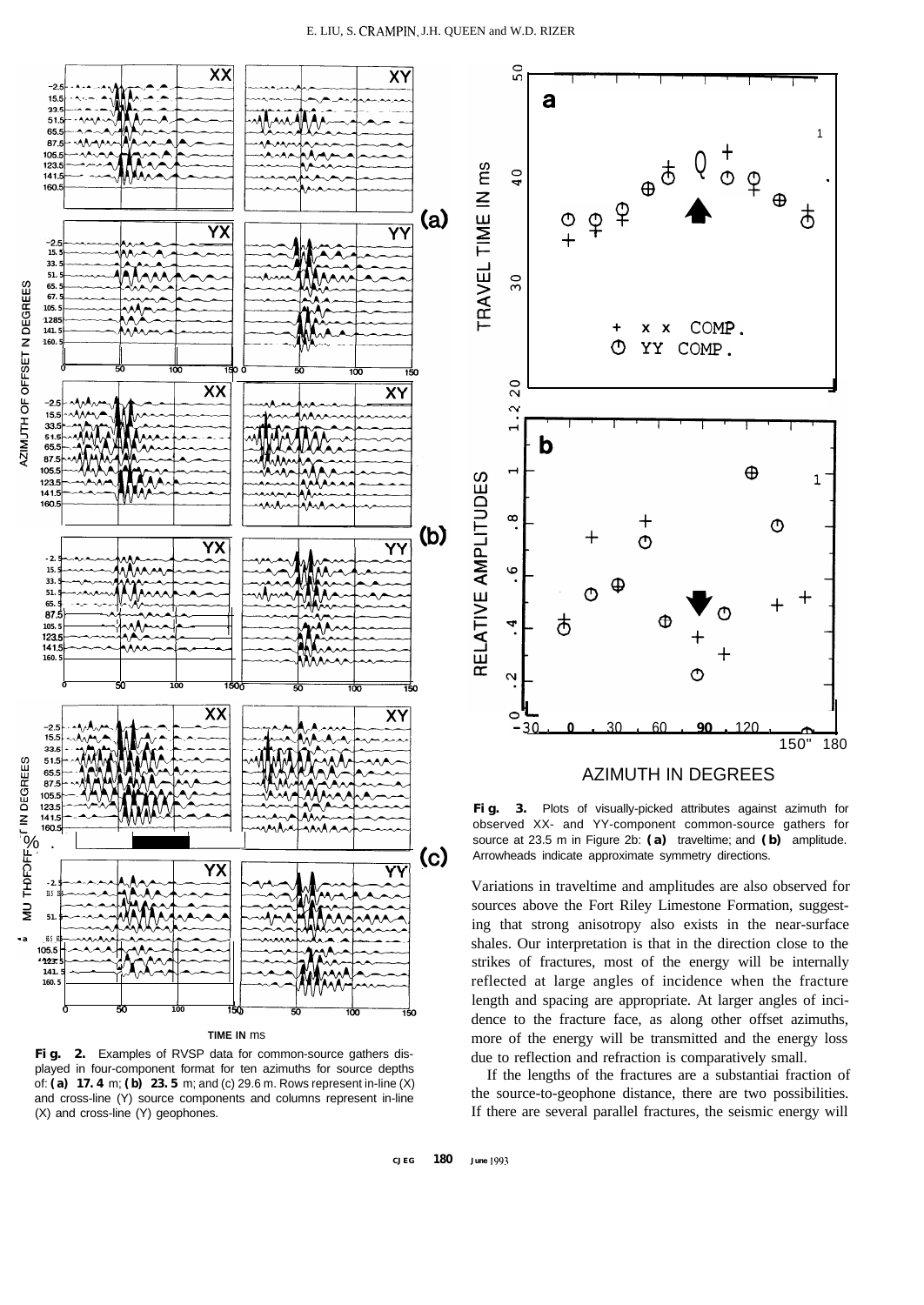

Fig. 4. Seismograms of Figure 2b rotated parallel (X) and perpendicular (Y) to the presumed fracture orientation of N70°E.



**Fig.** 5. Seismograms of Figure 2a but with four-component seismograms individually normalised.

**CJEG 181 June 1993**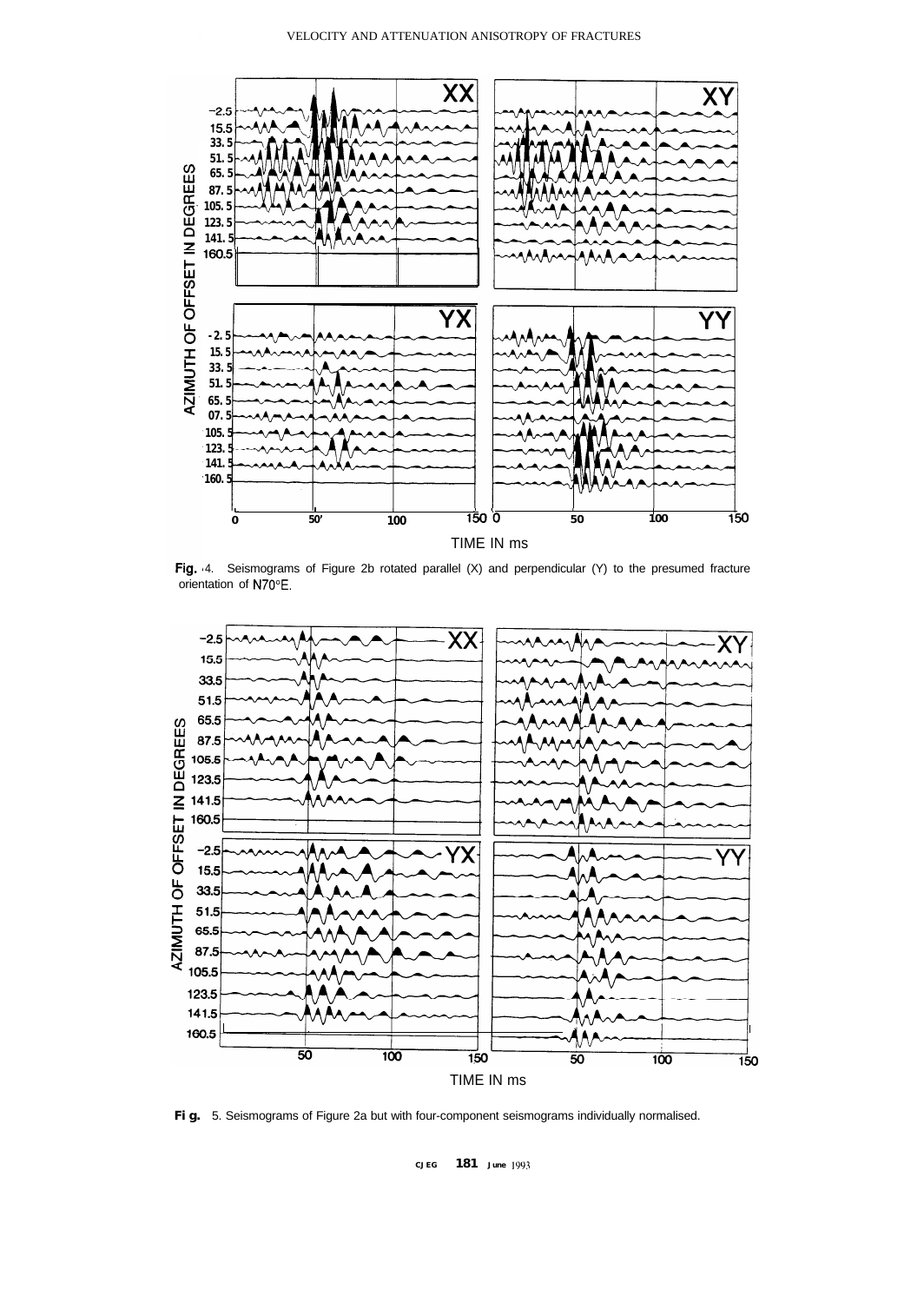be trapped and channel waves may be expected, when both source and geophone are located between parallel fractures. If there is a single large fracture on one side or other of well GW-3, asymmetry would be expected in the distribution of amplitude and possibly velocity either side of the fracture, such as the shadow zones reported by Fehler and Pearson (1984) and Niitsuma and Saito (199 1). Such asymmetry is not seen, and the data appear to display neither channel waves nor shadow zones, suggesting that more than one fracture exists with lengths shorter than the source-to-geophone distance. When the fracture length is much shorter than the seismic wavelengths (4 to 10 m), the resulting scatter might be expected to cause little attenuation. The seismograms in Figure 2 show substantial attenuation at azimuths between N70"E and N90"E. Since these various effects do not appear to be caused by fractures which are much longer or much shorter than the seismic wavelength, we suggest that the attenuation, velocity anisotropy and scattering is caused by intermediate-length fractures with dimensions similar to those of the seismic wavelengths of 4 to 10 m. To our knowledge, the effects of such intermediate-length fractures have not yet been modelled.

# **Fracture detection based on shear-wave polarization and evidence of biplanar fracture sets**

In Paper 1, we analysed the RVSP data sets and estimated crack parameters from the polarizations of the faster split shear waves and the time delays between the split shear waves using two automated techniques: the linear-transform technique of Li and Crampin (1991) and the rotation technique of Alford (1986). These polarization results are now reproduced in Figure 6. Figure 6a shows histograms of the measured polarizations of the faster split shear waves over 5° intervals. There is a maximum near N70"E and a secondary maximum near N150"E. The estimated polarizations of the faster split shear waves shows a remarkable consistency and indicates a fracture orientation of approximately N70 $^{\circ}$ E  $\pm$ 10" corresponding to the symmetry axis identified in traveltimes and amplitudes in Figure 3.

Extensive studies reported by Queen and Rizer (1990) suggest that there are two nearly orthogonal sets of vertical parallel fractures within the Fort Riley Limestone Formation with a conjugate angle of about 80" (Figure 1). Two maxima in the histogram of Figure 6a are in the directions of these two fracture sets. In an integrated study of fracture patterns at CBTF, Queen and Rizer (1990) first suggested that it may be possible to infer subsurface fracture patterns using shearwave polarization data from relatively deep azimuthal VSPs. Following this idea, a study of effects of biplanar fracture sets (and, by implication, of multiple fracture sets) was made by Liu et al. (1993), referred to as Paper 2. They show that when two or more sets of vertical parallel fractures are combined with a conjugate angle of less than about 50°, the average polarization of the faster split shear waves within the shear-wave window are in the direction of crack density weighted average of two fracture sets:

$$
\Phi_{eff} = (\varepsilon_1 \Phi_1 + \varepsilon_2 \Phi_2) / (\varepsilon_1 + \varepsilon_2),
$$
 (1)

where  $\epsilon_1$  and  $\epsilon_2$  are the crack densities and  $\phi_1$  and  $\phi_2$ the strikes of the two fracture sets, respectively, where  $\varepsilon = Na^{3}/v$ , and N is the number of cracks of radius **a** in volume I?. The effective crack density of the biplanar system is the sum of the crack densities of individual crack sets:

$$
\varepsilon_{\rm eff} = \varepsilon_{1} + \varepsilon_{2}.\tag{2}
$$

Equation (1) is a good first-order approximation for conjugate angle of less than or equal to about 50" and equation (2) is exact. However, if the conjugate angle is greater than 50°, two distinct polarization directions are apparent in the shearwave window (Paper 2).

Figure 6b is an equal-area rose diagram of the histogram in Figure 6a. The dominant maximum is in the direction N70"E but there is a secondary maximum at about N 150"E (the dominant crack set from surface outcrops is marked with arrowheads). This compares very well with Figure 6c, which is the rose diagram for fractures induced in discs of Fort Riley Limestone from surface outcrops during Point Loading tests (after Queen and Rizer, 1990). This rose plot is interpreted as indicating the orientations of macrofractures mapped in the outcrops (Queen and and Rizer, 1990). There is remarkable similarity in the directions of the two maxima in Figures 6b and 6c. Following the techniques of Paper 2 for modelling biplanar sets of cracks, we construct a solid with two sets of vertical cracks with crack densities  $\varepsilon_1 = 0.07$  and  $\epsilon_2$  = 0.035 with a conjugate angle of 80". (The sum of crack densities  $\epsilon = 0.105$  is similar to the crack density determined in Paper 1.) Figure 6d shows equal-area rose diagrams of the polarizations of the leading split shear waves within the shear-wave window of this solid. Again, two distinct directions can be seen with similar relative amplitudes, and the rose diagrams of shear-wave polarizations (Figure 6b), induced fracture patterns (Figure 6c) and theoretical biplanar solid (Figure 6d) are very similar.

#### **MODELLING SYNTHETIC SEISMOGRAMS**

We have shown various evidence for seismic anisotropy at CBTF and have suggested that fractures are the dominant cause of the observed variations in traveltime and amplitude. However, there are some difficulties in explaining the observed variations in terms of the current understanding of seismic wave propagation in cracked and fractured media. The main difficulty is that in the four-component seismograms of Figure 2 both XX and YY components show similar variations of arrival time and amplitude which are symmetrical about the direction of the strike of the dominant fracture set. There is expected to be a reciprocal relationship between velocity and attenuation in a cracked solid (Crampin, 1984), and although the symmetry of the YY components can be modelled, the similar variations of YY and XX components cannot both be modelled synthetically by a uniform distribution of cracks striking parallel to N70"E throughout the structure.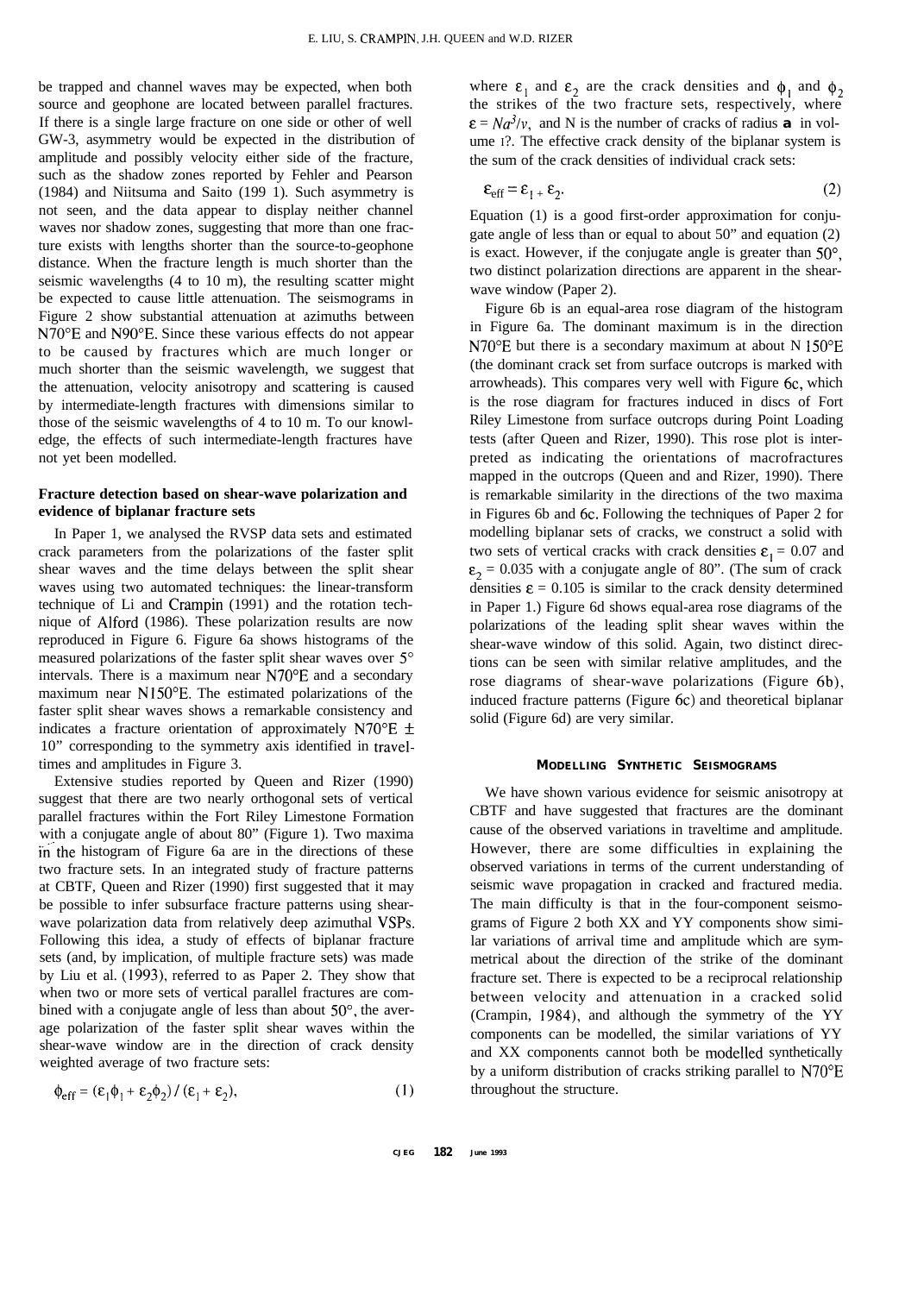

**Fig. 6. (a)** Histograms of the estimated polarization of shear-wave arrivals in the RVSP data (after Paper 1). Equal-area rose diagrams of: **(b)** shearwave polarizations from (a); (c) normalized cumulative fracture length versus direction for the traces of fractures induced in Fort Riley Limestone samples (after Queen and Rizer, 1990); and **(d)** theoretical shear-wave polarizations within the shear-wave window of the proposed biplanar crack distribution. Arrowheads indicate the dominant fracture orientation.

## **Anisotropy of surface layer**

The common-source gathers display very similar azimuthal variations of arrival time and amplitude for all source levels above and throughout the Fort Riley Limestone . . (except for the two uppermost levels of 1.5 and 2.1 m). This suggests that the **surface** layers may have a dominant effect on the azimuthal variations for surface recordings. The complications of shear waves and anisotropy in the near-surface layers has long been recognized and various causes have been identified. The rotation of the direction of minimum stress, which controls the orientation of fluid-filled inclusions, are sometimes found as the lithostatic stress decreases towards the surface (Crampin, 1990). Extremely low shearwave velocity in near-surface layers can cause anomalous shear-wave arrivals (Campden et al., 1990), and there may be other factors [see the discussion of Natural Directivity in Slater et al. (1993)]. There has been no geological assessment of fracturing in the shales above the Fort Riley Limestone in the study area. This shale is decomposed into

soil. The nature of deformation and failure of soil is complex and is poorly understood. In order to model both XX and YY components, we **use** distributions of cracks with coplanarnormals above the Fort Riley Limestone (crack faces randomly oriented and parallel to the direction of N70"E) and parallel vertical cracks in the Fort Riley Limestone Formation.

Figure 7a shows the variation of velocity and attenuation (l/Q) of body waves in a plane parallel to the crack face through a distribution of water-filled coplanar-normal cracks, with a crack density of  $\mathbf{E} = 0.10$  and a crack radius of 4 m, in an isotropic, low-velocity rock simulating the crack-induced anisotropy of the surface layer at the CBTF site. Figure 7b shows similar variations in a plane through the crack normals in a distribution of parallel water-filled cracks with a crack density of  $\epsilon = 0.1$  in an isotropic rock simulating the crackinduced anisotropy of the Fort Riley Limestone Formation. The pattern of reciprocity of velocity and attenuation in Figure 7 is similar to that observed in Figure 3. Since the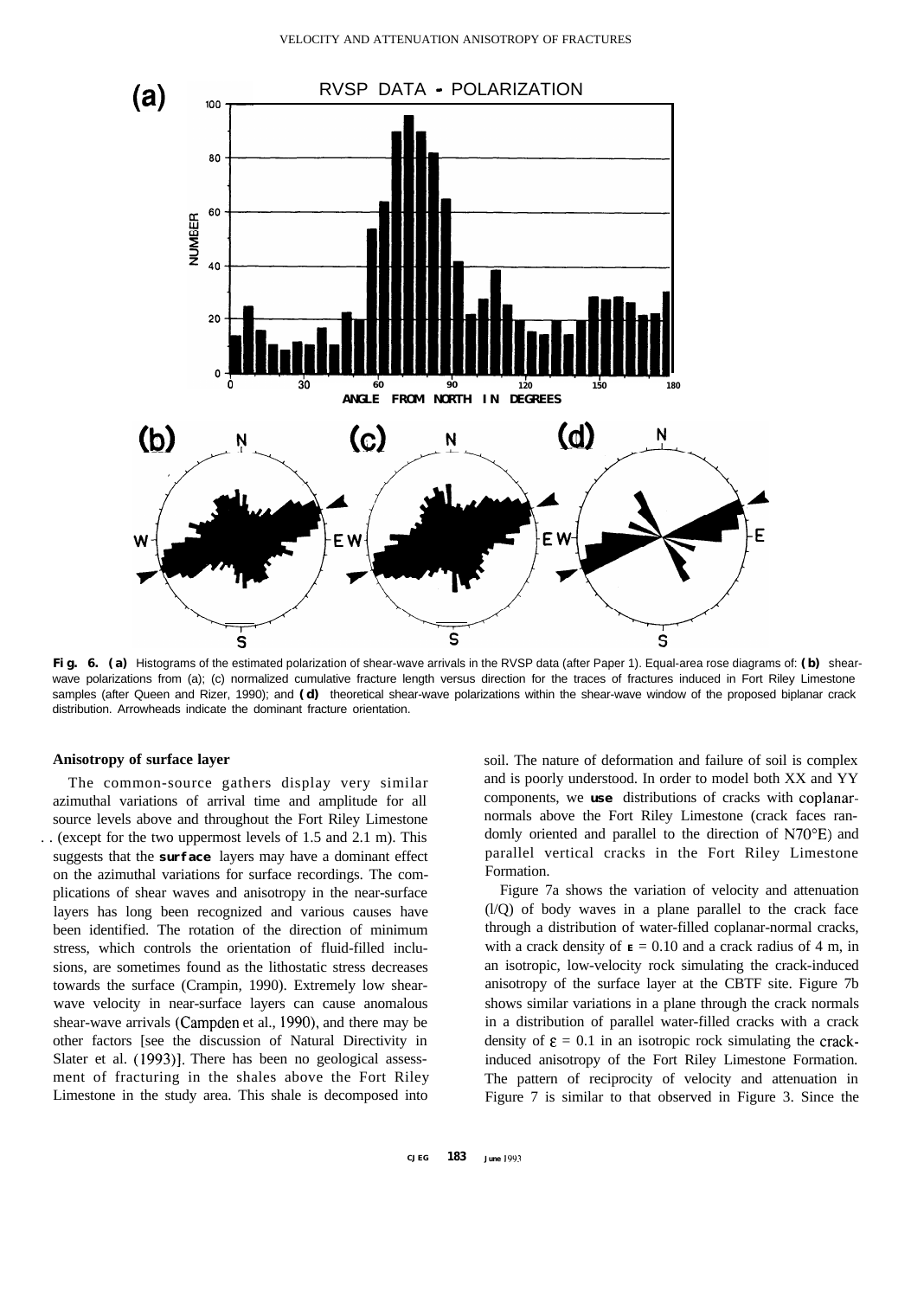formulations of Hudson (198 1) only model the attenuation caused by scattering, we use the- formulations schematically and attempt to model attenuations with the relatively large crack length of 4 m for both models in Figure 7, without any reference to the crack size in the real rock. The variations for coplanar-normal cracks in Figure 7a show little velocity anisotropy but substantial attenuation anisotropy, as might be expected when the shear-wave velocity is very small (about 200 m/s). This suggests that even when the velocity anisotropy is small there may still be a strong attenuation anisotropy.



## **ANGLE IN DEGREES**

Fig. 7. (a) Variations of velocity and attenuation in a plane parallel to the crack face in a distribution of thin water-filled cracks with coplanar normals and crack density  $\varepsilon = 0.1$  and radius 4 m in an isotropic lowvelocity rock  $(a = 700 \text{ m/s}, \beta = 200 \text{ m/s}, \rho = 2.0 \text{ gm/cm}^3)$  simulating the crack-induced anisotropy of the surface layer at CBTF. **(b)** Similar variations in a plane parallel to the crack normals in a distribution of parallel water-filled cracks with crack density  $\varepsilon = 0.1$  in an isotropic rock **(a** = 4100 m/s,  $\beta$  = 2200 m/s,  $\rho$  = 2.42 gm/cm<sup>3</sup>) simulating the crack-induced anisotropy of the Fort Riley Limestone. Solid lines are phase velocity and dashed lines in (b) are group velocity joined to phase velocity every 10° of phase-velocity direction.

#### **Modelling observations with synthetic seismograms**

We present synthetic full-wave seismograms as a final check of our interpretation of the RVSP data from CBTF. In Paper 1 we modelled cross-hole data and in Liu et al. (1991 b) we modelled the VSP data. Here, we calculate synthetic seismograms for the RVSP geometry based on these previous models and the velocity and attenuation variation of the surface layer and Fort Riley Limestone layer shown in Figure 7. Anisotropic attenuation is introduced using complex elastic constants (Crampin, 198 1, 1984). Background isotropic attenuation was also introduced, as in Paper 1. Figure 8a shows synthetic seismograms for the source depth of 23.5 m, corresponding to the observations in Figure 2b. Comparing the synthetic seismograms in Figure 8 with the observed seismograms in Figure 2b, the synthetic seismograms are in good agreement with the observations to the first order. The symmetry features in traveltime and amplitudes discussed above are well-matched. The principal difference is that the scattered wave fields across the centre of the plots in the observations are not reproduced in the synthetic seismograms.

Figure 8b shows the four-component seismograms of Figure 8a with the geophone axes rotated parallel and orthogonal to the N70"E strike of the cracks. Off-diagonal energy is significantly reduced, which again is in a good agreement with the observed seismograms in Figure 4. This suggests that although the RVSP data are significantly complicated by the effects of the near-surface layers, the observed and modelled velocity and shear-wave splitting are still primarily due to the fracture systems in the Fort Riley Limestone layer, although the attenuation is dominanted by the surface layers (Figure 7a).

## **DISCUSSION**

A number of studies have shown lateral variations of shear-wave amplitudes in rotated records that can be attributed to the lateral variation of fracture intensity (Lewis et al., 199 1; Mueller, 199 1; amongst others, including several in this issue: Li et al., 1993; Yardley and Crampin, 1993; and others). However, these CBTF observations are amongst the first to display azimuthal variations of arrival times caused by aligned cracks, and almost certainly the first to display variations of attenuation caused by aligned cracks. As with most observations of seismic anisotropy, it is difficult to isolate the effects of anisotropy from other factors, which in this case include systematic geophone coupling, or miscoupling, the effects of the rotary source, inhomogeneity and, in particular, source radiation patterns in anisotropic solids. Inhomogeneities near the recording sites may cause scattering. It is unlikely that this could produce a strong alignment of polarizations and different sites would be .expected to show different anomalies (irregularities). This makes it difficult to identify the effects of anisotropy if observations from only one point are available. Only when similar anomalies can be observed at several neighbouring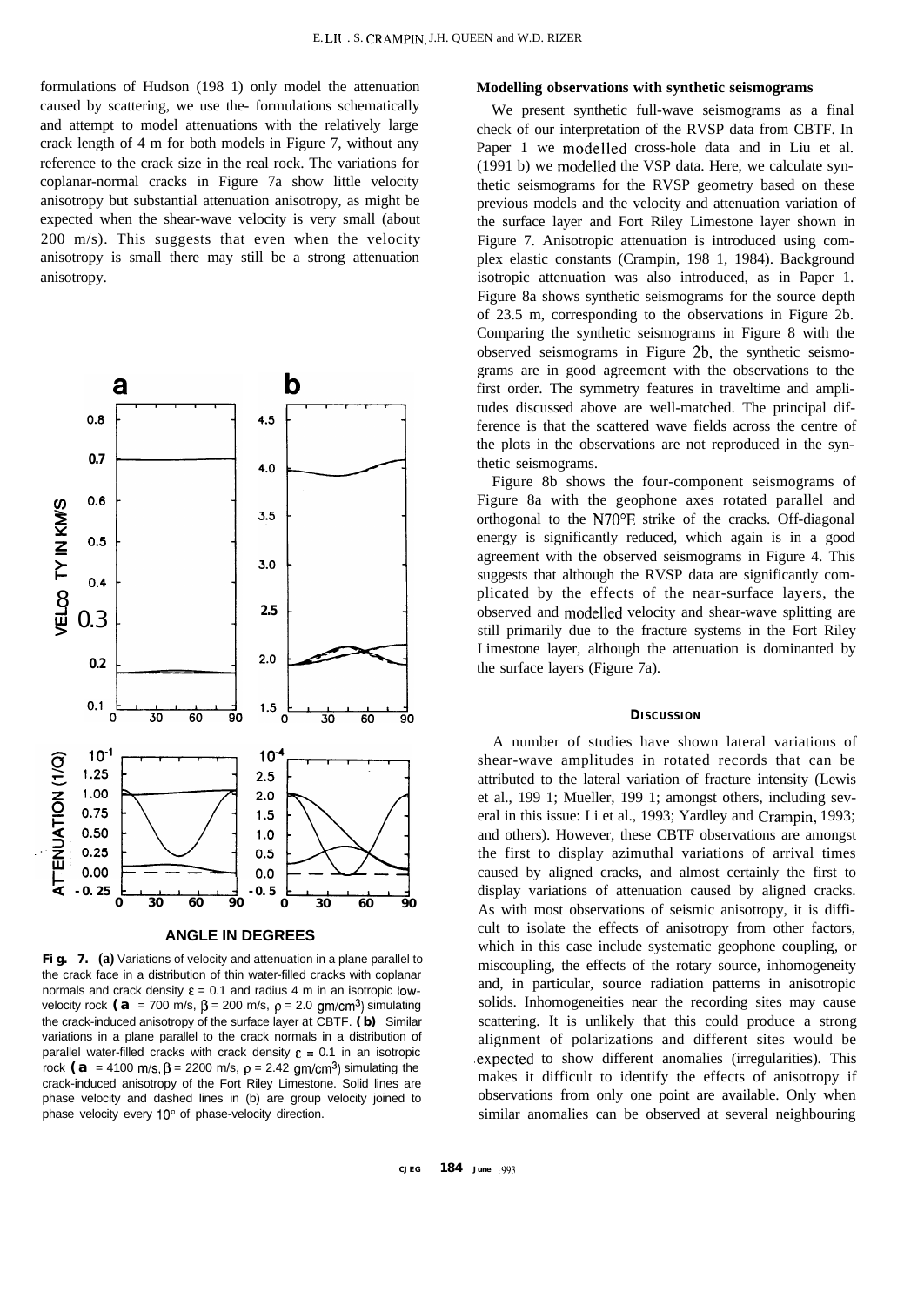

Fig. 8. Synthetic seismograms for the vertical fracture models aligned parallel to N70°E in the surface layer and striking parallel to N70°E in the underlying Fort Riley Limestones, where the variations of velocity and attenuation are given in Figure 7. (a) Geophone components in-line and crossline; and (b) geophone components rotated parallel and perpendicular to the fracture orientation of N70"E.

**CJEG 185 June IYY~**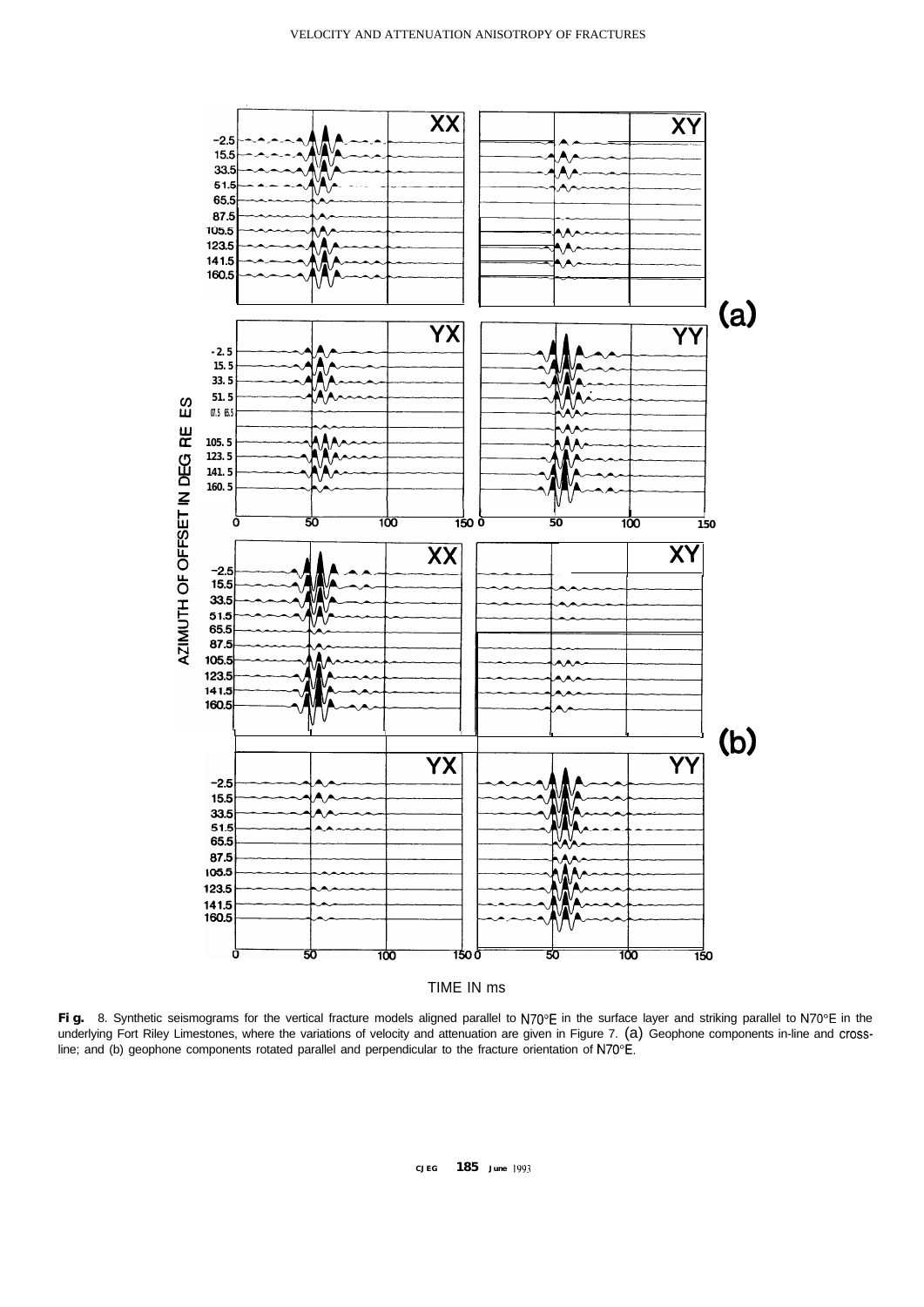recording sites is it possible to identify positively the presence of anisotropy along the travel paths. Since aligned polarization is observed along most of the azimuths (travel paths), it is unlikely that inhomogeneities are the dominant cause of the observations.

The results of this paper and Paper 1 correlate very well with other results and are consistent with other studies at CBTF, cited in the Introduction; thus we suggest that the models we present are a good first-order approximation to the real structure. Fracture-related seismic anisotropy is clearly present at CBTF causing anomalies in shear-wave traveltime, amplitude and polarization. The fracture systems obtained in this study correlate very well with other studies, including results from geological and hydrological data (Queen and Rizer, 1990; Rizer, 1990). The comparatively successful and detailed match of synthetic to observed seismograms for a plausibly realistic model in this paper gives us some confidence that we are analysing real geophysical effects with appropriate analytical and modelling techniques.

## **Possible fracture patterns at CBTF**

Preliminary hydrological testing carried out in these shallow wells indicates excellent communication of fluid flow between GW-5 and GW-2 at an azimuth of N75"E and poor communication between GW-5 and three other wells, including GW-3 which is along the azimuth of about N95"E to GW-5 (Rizer, 1990). This indicates that the fluid flow is significantly along the dominant fracture direction. The simplest explanation for these high and low permeabilities is that there is a large fracture between GW-5 and GW-2 which does not intersect GW-3. The assumption of a single open fracture intersecting boreholes is not new. Beydoun et al. (1985) have successfuly used P-wave VSPs to detect such open (horizontal) fractures by analyzing fracture-generated tube waves. If such a fracture exists between GW-5 and GW-2, it must be nearer vertical than horizontal, since the isolated well GW-3 is less than 10" in azimuth from the direct line between GW-5 and GW-2.

If there were such a fracture, it might be expected that the amplitudes of waves transmitted across the fracture would be significantly reduced (Fehler and Pearson, 1984), and we might expect a shadow zone in the RVSP experiment (as .found by Niitsuma and Saito, 1991) around well GW-3. Geophones located on opposite sides of the fracture from GW-3 (e.g., geophones 13, 14, 15 and 16), and these geophones located on the same side (geophones 2, 9, 10, 11 and 12) might be expected to show signals scattered by the fracture or, at least, the amplitudes would not be symmetrical on either side of the fracture. However, the RVSP presented here with the source in GW-3 shows a remarkable symmetry about the direction of N80"E, the direction between GW-5 and GW-2, suggesting that there is no single large open fracture between GW-5 and GW-2 passing close to GW-3.

The model used to explain the preferred fluid flow between GW-5 and GW-2 by Rizer (1990) is a network of biplanar cracks in the Fort Riley Limestone layer. Such fracture systems are very common in near-surface rocks (Lorenz

et al., 1991). The dominant set is aligned approximately in the direction of the two wells GW-5 and GW-2 ( $N75^{\circ}E$ ) with the nearly orthogonal secondary set generally terminating against the dominant fracture set (Figure la). An explanation for the pattern of fluid flow of Rizer (1990) is that GW-5 and GW-2 are connected by such biplanar crack sets but GW-3 is within an intact block without large fractures. Paper 2 examined the behaviour of shear waves in media with biplanar cracks and showed that if the crack density of the secondary crack set is small compared with the dominant crack set (e.g., less than half), the behaviour of shear-wave polarizations and time delays between two split shear waves will be similar to monoplanar (parallel) cracks. The biplanar fracture model can thus in theory explain the preferred fluid flow between GW-5 and GW-2, the polarization alignment (Figure 6a) and symmetry features that we have shown in this paper (Figure 3).

# **Multiple fracture sets**

We have demonstrated in Figure 6 that in some circumstances it is possible to map multiple fracture orientations using multiazimuthal VSPs and reverse VSPs. Multiple fracture sets are important because they would form a network and provide possible paths of fluid flow, which could explain the preferential fluid flow between well GW-5 and GW-2. In an extensive study with a variety of techniques, Queen and Rizer (1990) were able to map subsurface fracture patterns in some detail. Similarly, Wang and Sun (1990) and Blenkinsop (1990) were able to map the fracture patterns at Cajon Pass Drill Hole, California. In all of these studies, it was found that more than one fracture set existed with the one parallel to the maximum compressional stress dominant. Some conclusions of a study of seismic effects of multiple fracture sets made by Paper 2 have been summarised in this paper (equations 1 and 2). If such fracture systems are common, they provide channels for fluid flow and may have important implications for the hydrological investigations at shallow depths.

## **Microcracks and macrofractures**

Up to now, most fracture studies have been concerned with the effects of microcracks on wave propagation. In Paper 1 and in this paper we have used effective elastic-constant microcrack models to calculate the synthetic seismograms and a reasonably good match between observations and synthetics has been achieved. From this point of view, it is reasonable to say that the microcrack model is a good approximation to the more complicated natural reservoir fracture systems as at CBTF. However, reservoir engineering is interested in larger fractures, where the length is of order of metres rather than millimetres or microns. This study suggests that the seismic response of large and small fractures may be similar and that the main difference is probably in the level of attenuation and waveform characteristics such as scattering, and that by analysing the variation, level of attenuation and waveforms of shear-wave seismograms it may be possible to estimate the dimension or size of the fractures.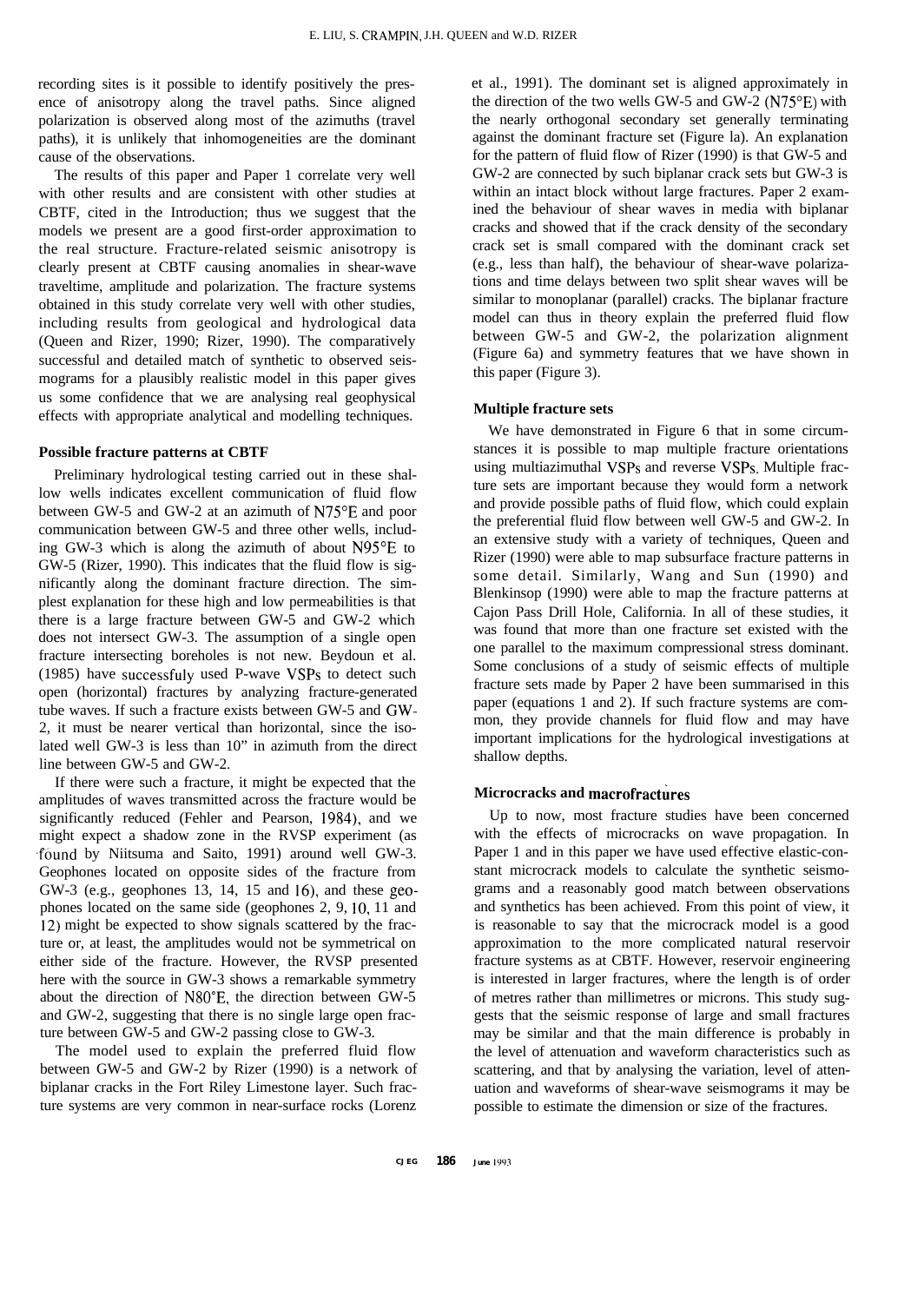Several formulations are available to study the response of seismic waves in media with microcracks. The most comprehensive are probably those developed in a series of papers by Hudson, beginning with Hudson (1980, 1981), where the cracked media are replaced with effective media with the same variation in elastic properties. The effect of attenuation can be modelled by complex elastic constants. Similarly, in media with infinite fracture length where the fracture spacing is much smaller than the seismic wavelength, the media can also be replaced with effective media in the first order (Schoenberg and Douma, 1988). The Schoenberg and Douma formulations are indistinguishable from those of Hudson if appropriate values of the variations of the normal and tangentional stiffnesses across the fractures are selected.

The results here suggest that when the fracture length and spacing are similar to seismic wavelengths scattering is important, particularly for shear waves with polarizations parallel to the crack face, and it is doubtful if an effective medium theory could be wholly appropriate for such intermediate-length fractures. This study also suggests that although the seismic waveforms may be complicated, shearwave polarizations are still relatively stable and the direction of faster split shear waves are parallel to the strike of fractures. It appears that effective medium theory for microcracks may still give a good first-order match to the initial seismic response to intermediate-length fractures.

Recordings of shear-wave splitting are necessarily controlled by the anisotropic symmetry of the medium surrounding the geophone, and this is likely to vary rapidly near the surface and be sensitive to the effects of low-velocity weathered layers. Consequently, the quality of the symmetry displayed by the four-component seismograms is surprising, as is the match of synthetic to observed seismograms for plausible distributions of cracks. The models are not strictly unique, but nevertheless place reasonably tight constraints on possible crack distributions at the CBTF site.

#### **CONCLUSIONS**

1. The azimuthal RVSPs examined here are amongst the first data sets to display directly velocity and attenuation anisotropy due to aligned fractures.

The velocity and attenuation of four-component seismograms can be matched to the first order by synthetic seismograms using a full-wave modelling package assuming an effective-medium long-wavelength model of aligned cracks.

- $\therefore$  The four-component seismograms display scattering when the polarizations of the shear waves are parallel to the crack face; the scattering is not modelled by the synthetic seismograms.
- 4. Although subsurface fracture patterns may be complicated, under certain circumstances it is possible to map subsurface multiple fracture sets using multiazimuthal VSPs or RVSPs. This may have important implications for shallow hydrological applications.

5. It has been well-established elsewhere that the seismic response to distributions of small fractures can be modelled by appropriate effective-medium formulations. It is suggested that these formulations still give a good firstorder approximation to the response of seismic velocities, polarizations and possible attenuation to distributions of aligned intermediate-length fractures, when cracks have dimensions and separations of the order of the seismic wavelength. However, the scatter of the waveforms through such cracks cannot be modelled by effectivemedium theory and more accurate general methods need to be developed.

#### **REFERENCES**

- Alford, R.M., 1986, Shear data in the presence of azimuthal anisotropy: Dilley, Texas: 56th Ann. Intemat. Mtg., Soc. Expl. Geophys., Exp. Abstr., 476-479.
- Beydoun, W.B., Cheng, C.H. and Toksöz, M.N., 1985, Detection of open fractures with vertical seismic profiling: J. Geophys. Res. 90,4557-4566.
- Blenkinsop, T.G., 1990, Correlation of paleotectonic fracture and microfracture orientations in cores with seismic anisotropy at Cajon Pass Drill Hole: J. Geophys. Res. 95, 11,143-l 1,150.
- Campden, D.A., Crampin, S., Majer, E.L. and McEvilly, T.V., 1990, Modelling the Geysers VSP: a progress report: The Leading Edge 9, 8, 36- 39.
- Crampin, S., 1981, Areview of wave motion in anisotropic and cracked elastic-media: Wave Motion 3,343-391.
- 1984, Effective anisotropic elastic-constants for wave propagation through cracked solids: Geophys. J. Roy. Astr. Soc. 76, 135-145.
- 1990, Alignment of near-surface inclusions and appropriate crack geometries for geothermal hot-dry-rock experiments: Geophys. Prosp. 38, 621-631.
- -71993, Arguments for EDA: Can. J. Expl. Geophys. 29, 18-30.
- and Lovell, J.H., 1991, A decade of shear-wave splitting in the Earth's crust: what does it mean? what use can we make of it? and what should we do next?: Geophys. J. Intemat. 107,387-407.
- Fehler, M. and Pearson, C., 1984, Cross-hole seismic surveys: application for studying subsurface fracture systems at a hot dry rock geothermal site: Geophysics 49,37-45.
- Hardage, B.A., 1992, Crosswell seismology and reverse VSP: Geophysical Press, London.
- Hudson, J.A., 1980, Overall properties of a cracked solid: Math. Proc. Cambr. Phil. Soc. 88, 371-384.
- 1981, Wave speeds and attenuation of elastic waves in material containing cracks: Geophys. J. Roy. Astr. Soc. 64, 133-150.
- Lewis, C., Davis, T.L. and Vuillermoz, C., 1991, Three-dimensional multicomponent imaging of reservoir heterogeneity, Silo Field, Wyoming: Geophysics 56, 2048-2056.
- Li, X.-Y. and Crampin, S., 1991, Linear-transform techniques for analysing shear-wave splitting in four-component seismic data: 61st Ann. Intemat. Mtg., Sot. Expl. Geophys., Exp. Abstr., 5 l-54.
- , Mueller, M.C. and Crampin, S., 1993, Case studies of shear-wave splitting in reflection surveys in South Texas: Can. J. Expl. Geophys. 29, 189-215.
- Lines, L.R., Kelly, R.K. and Queen, J.H., 1992, Channel waves in crossborehole data: Geophysics 57,334-342.
- Liu, E., Crampin, S. and Queen, J.H., 1991a, Fracture detection using crosshole surveys and reverse vertical seismic profiles at the Conoco Borehole Test Facility, Oklahoma: Geophys. J. Intemat. 107,449-463.
- and - , 1991b, Estimating near-surface fracture systems from seismic anisotropy using combination of crosshole surveys, VSPs and reverse VSPs: 61st Ann. Intemat. Mtg., Soc. Expl. Geophys.,<br>
Exp. Abstr., 103-106.<br>
and Rizer, W.D., 1993, Behaviour of shear-waves<br>
in rocks with two sets of parallel cracks: Geophys. J. Intemat. 113. 509-Exp. Abstr., 103-106.
- in rocks with two sets of parallel cracks: Geophys. J. Intemat. **113, 509-** 517.